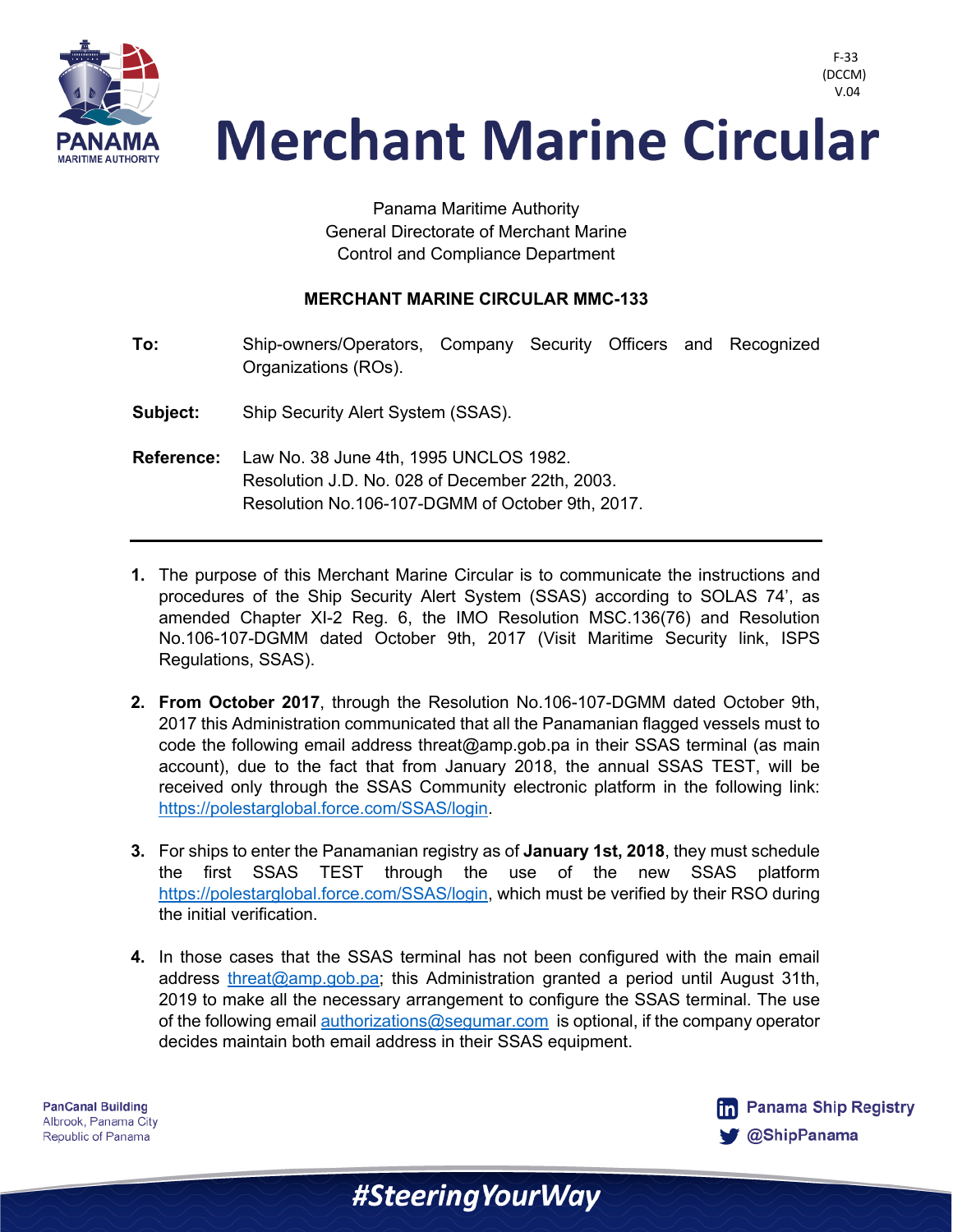

- **5.** Once the SSA terminal has been configured with the main email address threat@amp.gob.pa, the company operator shall request access to platform by email to the e-mail address: info@panama-ssas.com, and should submit copy of the last Declaration of Company Security Officer (CSO) endorsed by this Administration in order to receive an email from info@panama-ssas.com, with their access credentials and instructions for using the platform and be able to schedule the annual SSAS TEST.
- **6.** Only one annual SSAS TEST is mandatory and must to schedule through the following link: https://polestarglobal.force.com/SSAS/login, in a period no longer than twelve (12) calendar months and can be scheduled 24 hours in advance.
- **7.** The confirmation message of the annual SSAS TEST only be confirmed through the SSAS platform and should be retained on board as evidence during the ISPS verification.
- **8.** When the vessel changes name it will be necessary to schedule a new SSAS TEST, through the SSAS platform and must to follow the instruction:
	- **8.1.** Request a CSO declaration with the new vessel name through the following website link http://certificates.amp.gob.pa/certificates.
	- **8.2.** Once the CSO declaration has been endorsed by this Administration, the company operator must send a copy directly to info@panama-ssas.com, in order that the new vessel name shall be updated in the SSAS platform.
	- **8.3.** When the vessel name is reflected in the SSAS platform, the company operator must to schedule a new SSAS TEST through the platform, due to change of name.
	- **8.4.** The RSO surveyor must to verify that the test was successful through the SSAS platform.
	- **8.5.** When the test is performed for change of name it will be taken as the mandatory Annual SSAS Test.
- **9.** When the vessel has been requested an SSAS Malfunction authorization it will be necessary to schedule a new SSAS TEST, through the SSAS platform in order to verify that the SSAS is working properly and the captain should send us the technical report at the following email: isps@amp.gob.pa
- **10.** From August 31th, 2019, this Administration will only recognize the SSAS TEST that is made through the SSAS platform with the main email address threat@amp.gob.pa.
- **11.** In case the information reflected in the SSAS platform does not match with the data of the vessel, please contact info@panama-ssas.com, in order to update the information.

#SteeringYourWay

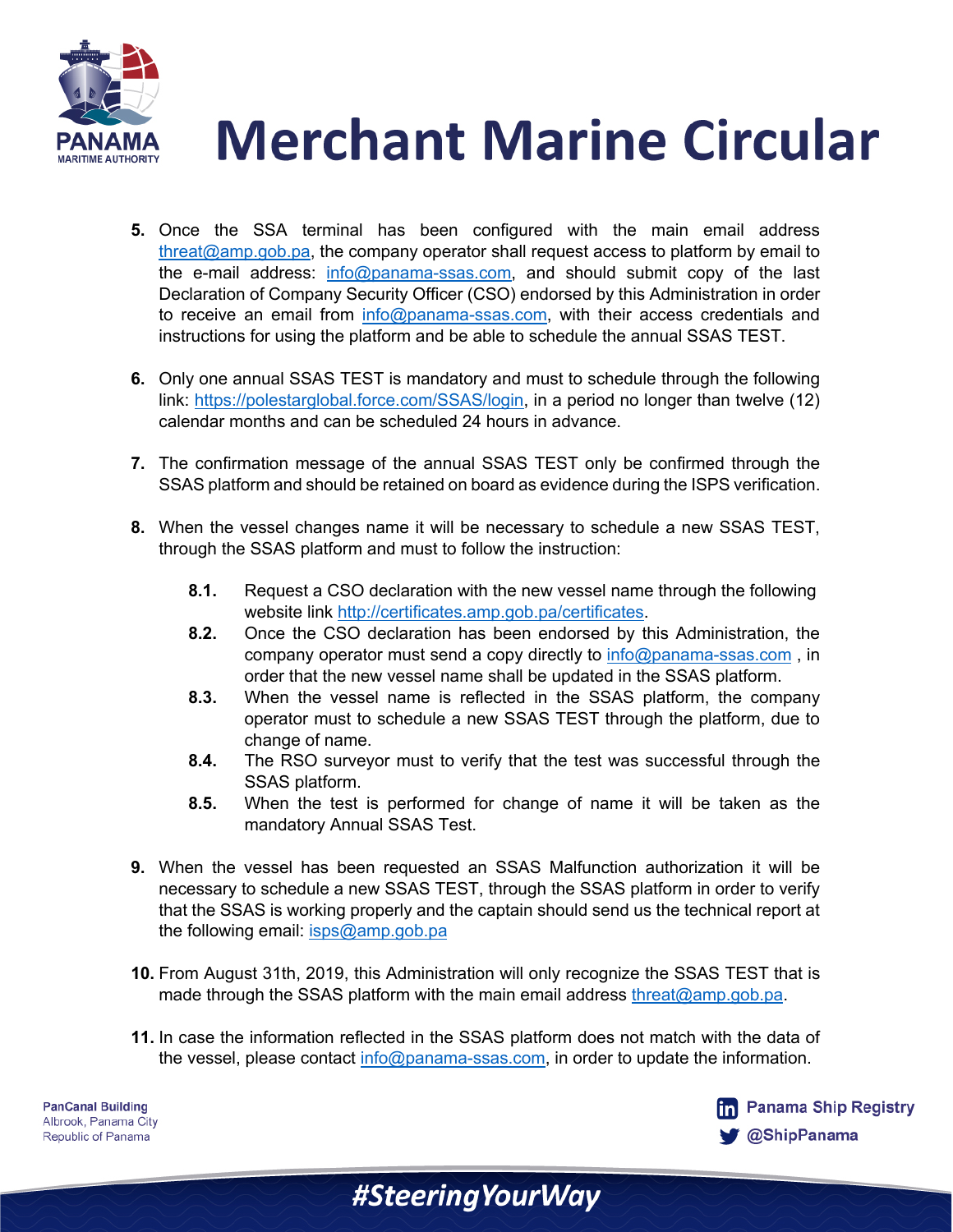



## **12. SPECIAL REQUIREMENTS**

- **12.1.** The SSAS TEST messages must include the information described below. It is important that the information is encoded as it is being requested so that the SSAS TEST MESSAGE can be received.
	- **a) Name of vessel:** The name of the vessel must be written in closed capital letters and should appear exactly as it is written in the Navigation Documents.
	- **b) IMO number:** It must contain 7 digits and may be preceded by the word "IMO".
	- **c) Mobile Maritime Vessel Identifier:** The MMSI must contain 9 digits, which cannot be separated by spaces, dashes or other characters.
	- **d) Call Sign:** It must contain between 4 and 7 digits and must appear exactly as it is written in the ship's registration patent. Do not use spaces, hyphens or other characters other than letters and numbers.
	- **e) Date and time:** The date can be represented in any of the following 3 formats.
		- **1.** DD-MM-YYYY
		- **2.** MM-DD-YYYY
		- **3.** YYYY-MM-DD
- **12.2.** For which "DD" represents the day, "MM" represents the month and "YYYY" represents the year. The separators can be slashes, points or dashes.
	- **a) The time:** can be represented in any of the following 2 formats:
		- **1. HH: MM**
		- **2. HH: MM: SS**
	- **12.2.1.** For which "HH" is the hour expressed in 24-hour format, "MM" represents the minutes and "SS" represents the seconds.
	- **12.2.2.** All times must be submitted according to the Coordinated Universal Time (UTC).

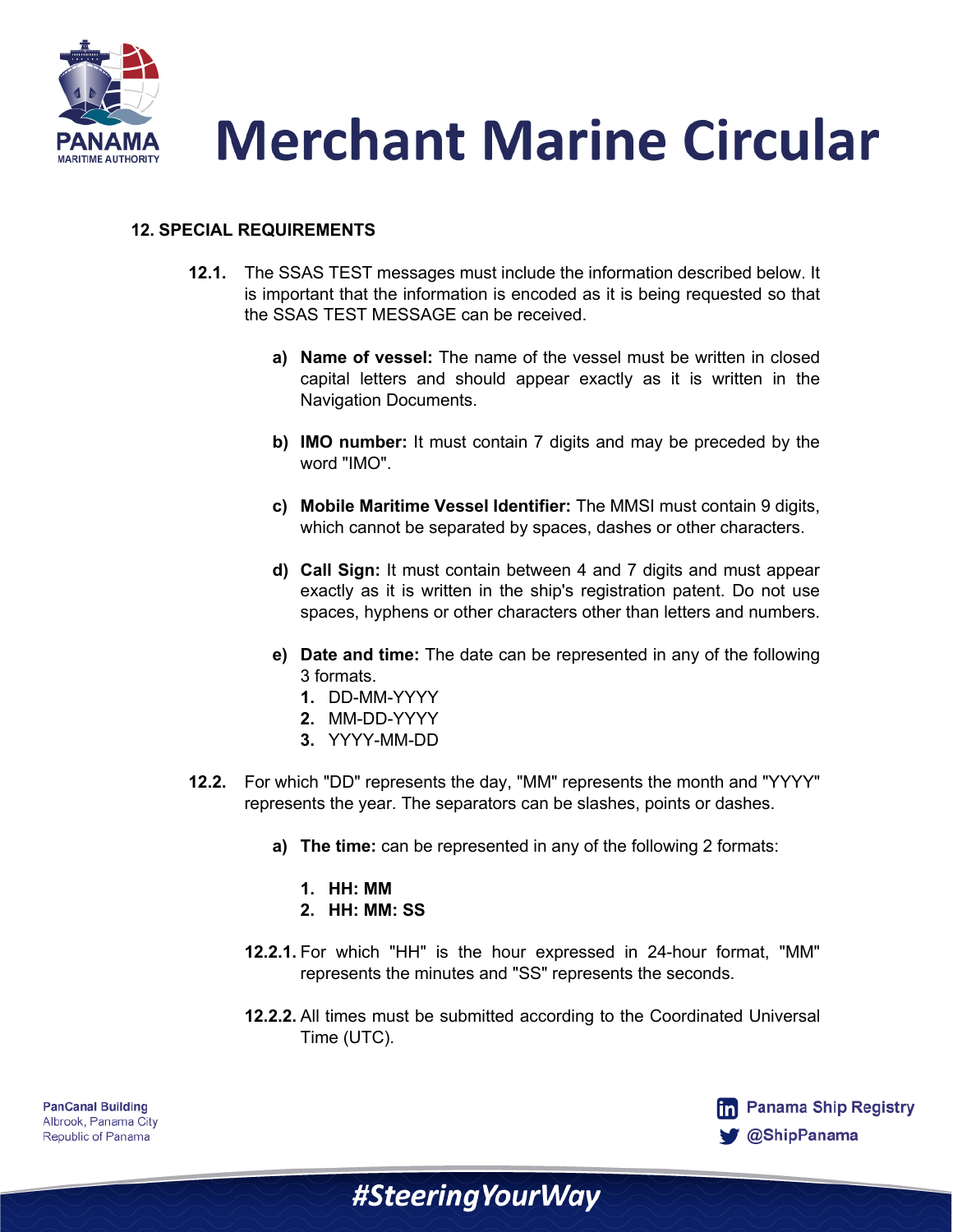

- **12.2.3. Coordinates of the position of the vessel at the time of the SSAS test:** The coordinates can be expressed in degrees, minutes and seconds, degrees and decimals of minutes or in decimals of degrees and additional should indicate the hemisphere.
- **12.2.4.** Separators between grades, minutes and seconds can be:
	- **1.** The symbols for degrees, minutes and seconds (° '")
	- **2.** Two points (:)
	- **3.** Spaces
- **12.2.5.** The indicators of the hemispheres for the coordinates, must be expressed in the initial letter of the hemisphere and in English in capital letters:
	- **1.** "N" or "S" for latitude
	- **2.** "E" or "W" for length
	- **3.** The hemisphere can be placed before or after the position coordinates.
- **12.2.6.** The heading and speed of the vessel at the time of the TEST shall be detailed as follows:
	- **1.** The heading of the vessel shall be expressed in degrees between 0 to 359 and shall be preceded by the words "Heading", "HDG", "Course" or "COG" and may be written in uppercase, lowercase or a combination of both.
	- **2.** The speed of the ship shall be expressed in knots and shall be preceded by the words "Speed", "SOG" or "Spd" and then indicate one of the following terms "knots", "knts", "kn" or " kt "and may be written in uppercase, lowercase or a combination of both.

#### **12.2.7. TEST indicators should contain**:

**1.** Messages must include the word "TEST ". (The Word TEST at least once).

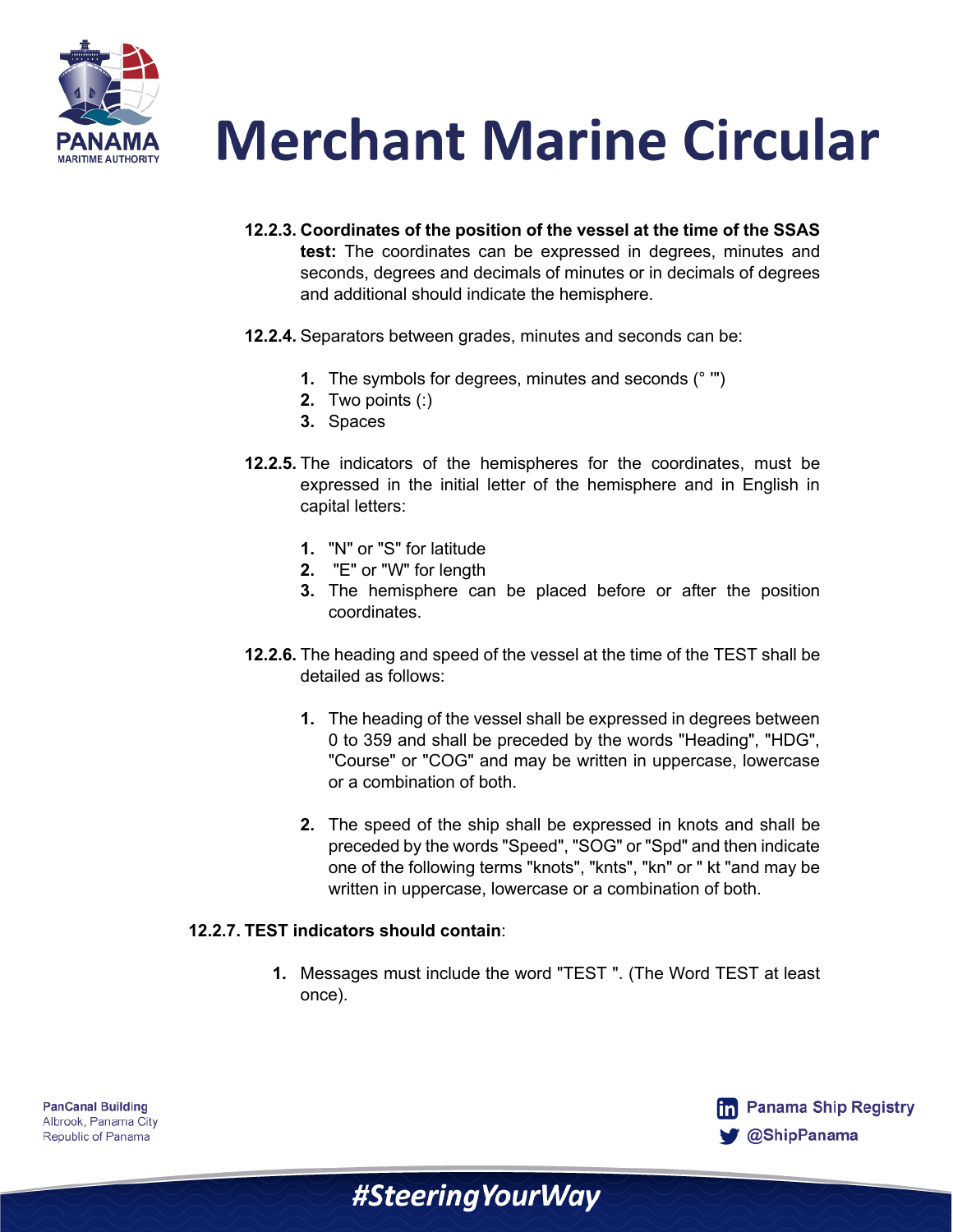



- **2.** In case the message received does not contain the words **"TEST"**, the Panama Maritime Authority will request confirmation to the CSO about the status of the ship, the crew and thus, in this way rule out any case of false alarm. (For those ships that have already made the TEST, it is completely valid).
- **12.2.8.** We request all CSO to verify the information that appears on the SSAS platform and update their data. In case the indicated company is not the one that appears in the last DOC please send an email to info@panamassas.com for its update.

## **13. CONFIRMATION MESSAGE OF THE ANNUAL SSAS TEST**

## **13.1. SUSCCESFUL TEST** when:

- **1.** The Maritime Ships Security Department confirms the reception of the same in the date scheduled in the Electronic Platform.
- **2.** The TEST message includes all the information described in this Merchant Marine Circular.
- **3.** The general ship data such as: name, IMO number, call signs and MMSI numbers are correct, as are the geographic coordinates and date received.

Once the test has been carried out, the CSO will receive a confirmation email indicating that the test has been successful, as the model is attached [\(Successful Test Confirmation](https://panamashipregistry.com/wp-content/uploads/2021/03/Successful-Test-Confirmation.pdf))

- **13.2. FAILED TEST:** In the event that the test does not comply with the information above and shall be re-scheduled through the SSAS platform in accordance with what is established in the fifth paragraph of this Resolution.
- **13.3. PENDING TEST:** In the event that the SSAS TEST cannot be carried out, and this must be notified by email to the account info@panama-ssas.com 24 hours in advance, the reasons and the new date of programming through the SSAS platform.
- **14.** In cases where the SSAS TEST cannot be performed due to technical problems of the equipment, it should be communicated to the email: info@panama-ssas.com.

#Steering Your Way

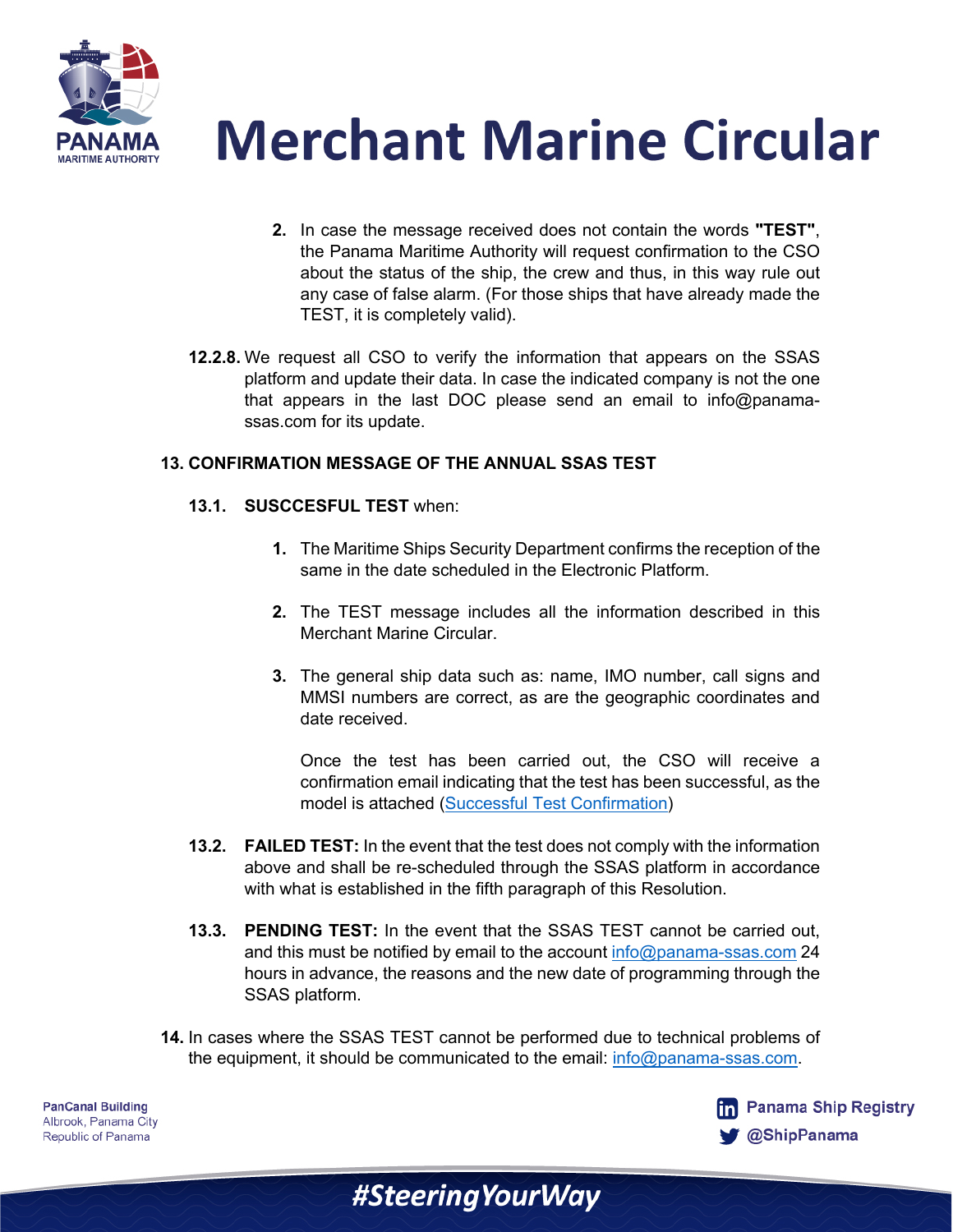

- **15.** For more information about these new regulations and check the compatibility of the equipment please send an email to info@panama-ssas.com.
- **16.** In those cases, that the SSAS equipment is not operating correctly, the operator company may request a SSAS malfunctioning authorization through the E-Segumar platform in the following website http://certificates.amp.gob.pa/certificates and will be evaluated and processed by the Maritime Ships Security Department head office or by any international Segumar offices that the client decides.
	- **16.1.** The following documents will be submitted through the online platform E-Segumar:
		- **1.** Evidence of the SSAS service requested by the operator company.
- **17.** When the SSAS problem will be solved, it is necessary perform a SSAS TEST, through the SSAS platform in the following website https://polestarglobal.force.com/SSAS/login. It will be necessary send us a copy of the technical SSAS report at the following email: isps@amp.gob.pa.
- **18.** All the Panamanian flagged vessels must keep the email address threat@amp.gob.pa (as main address) in their SSAS terminal. The use of authorizations@segumar.com is optional, according to the MMC-133.
- **19. Special instructions in HRA.**
	- **1.** The PMA recommends that all Panamanian Flagged vessels with or without armed or unarmed security personnel, and that prior to the entry into the High Risk Area (HRA), the crew should be fully briefed on the preparations and a piracy drill shall be conducted as well. The security drill should be reviewed and all personnel briefed on their duties, including familiarization with the alarm using to identify a piracy attack.
	- **2.** These drills must to schedule through the SSAS platform in following link: https://polestarglobal.force.com/SSAS/login, indicating that it is a "Piracy Drill" or "SSAS Test", at the same time the Panamanian Flagged vessels are requested to verify that the SSAS equipment have been correctly set-up and is working properly.

#SteeringYourWay

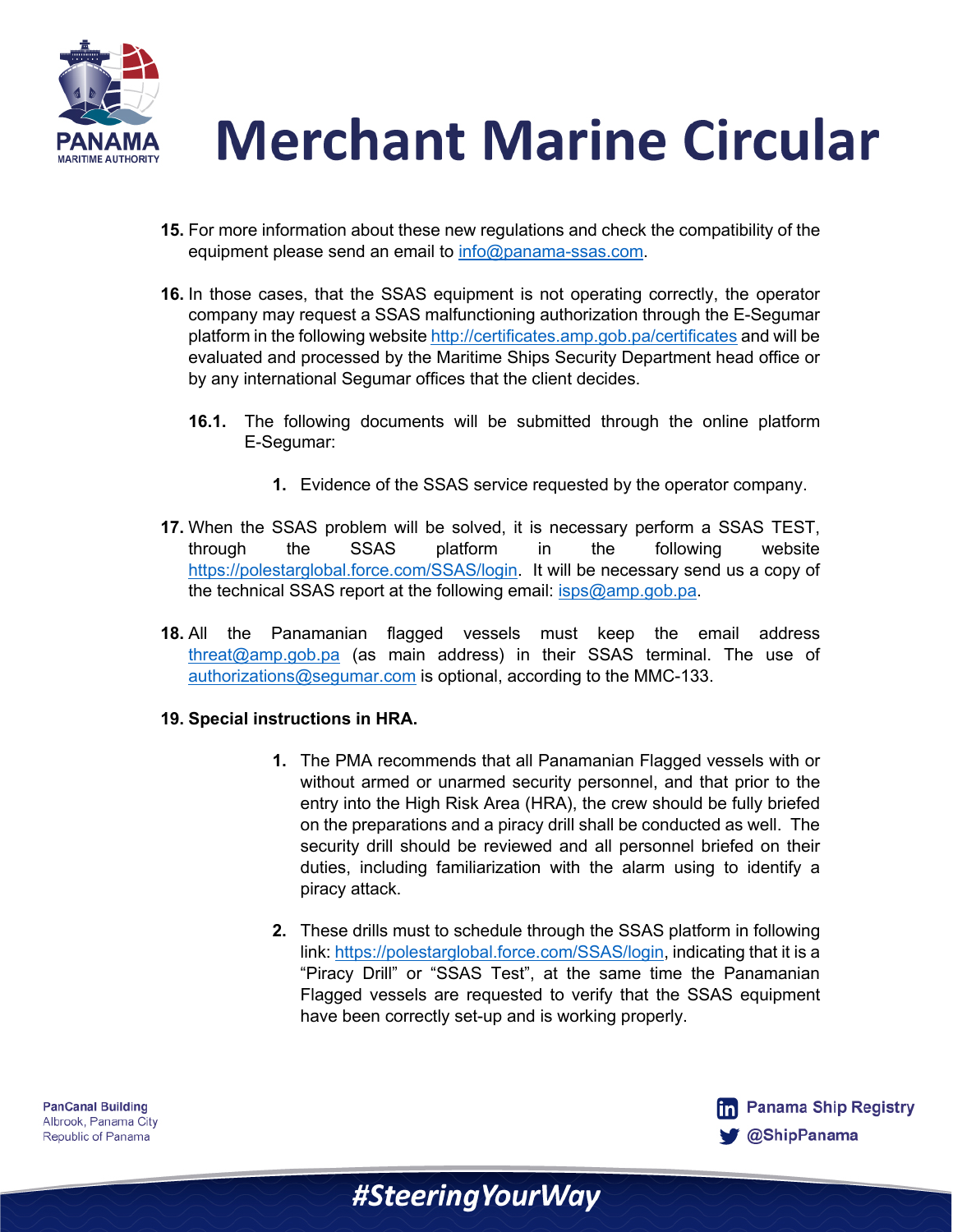



- **3.** These measures should be taken to ensure that the security procedures are working properly along with the recommendations stated in the Best Management Practices BMP (last version) and the Internationally Recommended Transit Corridor (IRTC) established in the MMC-208 and MMC-238.
- **4.** In case that the message received indicates the words SSAS ALERT or SECURITY, the PMA will require a confirmation about the status of the ship and the crew.
- **20.** For the vessels that have been granted a Certificate of Exemption from the use of the SSAS or they are out of service during a calendar year and have a Certificate of Special Registry of Laid-Up are excluded of the present Resolution.
- **21.** In cases of noncompliance with these regulations the Panama Maritime Authority may impose the following sanctions:
	- **1.** The International Ship Security Certificate (ISSC) may be invalidated y/o will not be issued.
	- **2.** Additional audits of the ISPS Code may be authorized to vessels that demonstrate non-compliance with the provisions of this Resolution.

For further assistance, please note below the contact points.

*March, 2021 – Inclusion of point 4 in paragraph 13.1 December, 2020 - Change of PMA phone numbers. October, 2019 - Inclusion of paragraphs 12. June, 2019 - Refers in paragraph 1 to Maritime Security link, ISPS Regulations, SSAS. January, 2019 - Modification of paragraphs from 1, 2, 3, 4 and 12, inclusion of paragraphs from 5 to 11 and exclusion of paragraphs 9 to 21 and posted in MMC-125 November, 2018 - Modification of paragraph s NEW REGULATIONS FOR SSAS TEST MESSAGE AND ANNUAL SSAS TEST MESSAGE April, 2018 - Modification of TEST Message (Test indicators) and SSAS MALFUNCTIONING. March, 2018 - Modification of TEST Message (Test indicators)*